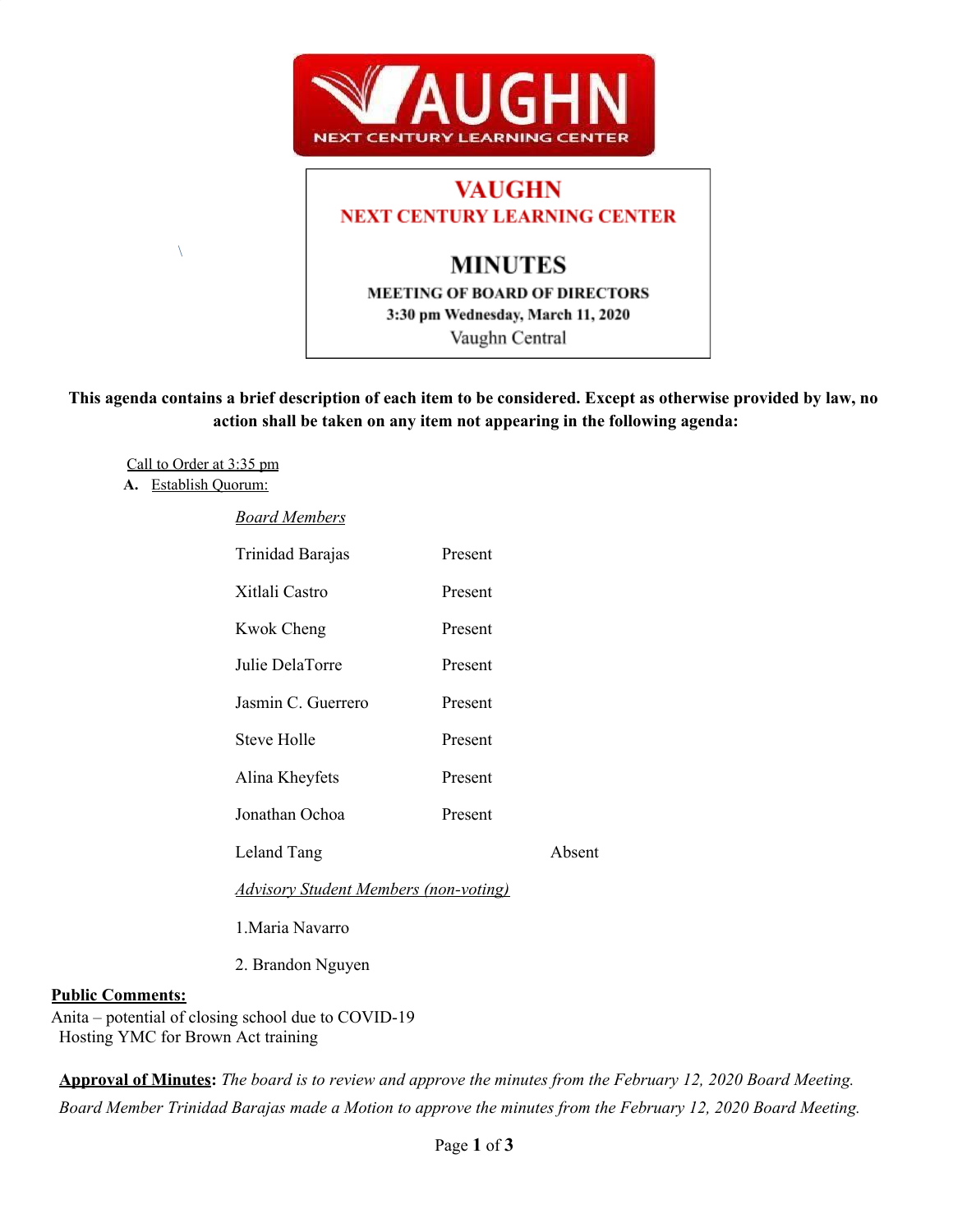## **Governance: (20 mins)**

| G1 | 2020 Form 700 Filing- All Board members will prepare and complete the Form<br>700 | Action Item |
|----|-----------------------------------------------------------------------------------|-------------|
|    | Board Members completed Form 700                                                  |             |

# **Business and Operations ( 90 mins)**

| B1             | Fiscal Matter: 2019-2020 Second Interim Financials – the Board will review, discuss<br>and approve the prepared Second Interim Fiscal Report, ending January 31, 2020                              | <b>Action</b> Item      |
|----------------|----------------------------------------------------------------------------------------------------------------------------------------------------------------------------------------------------|-------------------------|
|                | Board member Kwok Cheng made a motion to approve the Second Interim Fiscal<br>Report ending January 31, 2020. Board member Jonathan Ochoa seconded the<br>motion. Motion passed unanimously.       |                         |
| B2             | <b>Fiscal Matter: Investment Updates – Board Treasurer will provide updates related to</b><br>Vaughn's investment portfolios.                                                                      | Information Item        |
| B <sub>3</sub> | Fiscal Matter: 2020-2021 Budget Development - CEO will provide the Board with<br>projected new and adjusted revenues available for new expenses. The Board will<br>continue to discuss priorities. | <b>Information Item</b> |
| <b>B4</b>      | Business System Integration - The Board will receive recommendations from staff<br>regarding a potential transition plan to be implemented in phases                                               | Information Item        |

## **Curriculum and Instruction (20 minutes)**

| C1 | <b>Professional Growth System for Teachers - the Board will receive an update on   Information Item</b> |  |
|----|---------------------------------------------------------------------------------------------------------|--|
|    | the proposed coaching and teacher evaluation system that is more objective and<br>effective.            |  |
|    |                                                                                                         |  |

| P <sub>1</sub> | <b>Safe School Plan - the Board will review and approve the updated Safe School</b><br>Plan                                                        | Action Item |
|----------------|----------------------------------------------------------------------------------------------------------------------------------------------------|-------------|
|                | Board member Alina Kheyfets made a motion to adopt the updated Safe School<br>plan Board member Jasmin Guerrero seconded the motion. Motion passed |             |